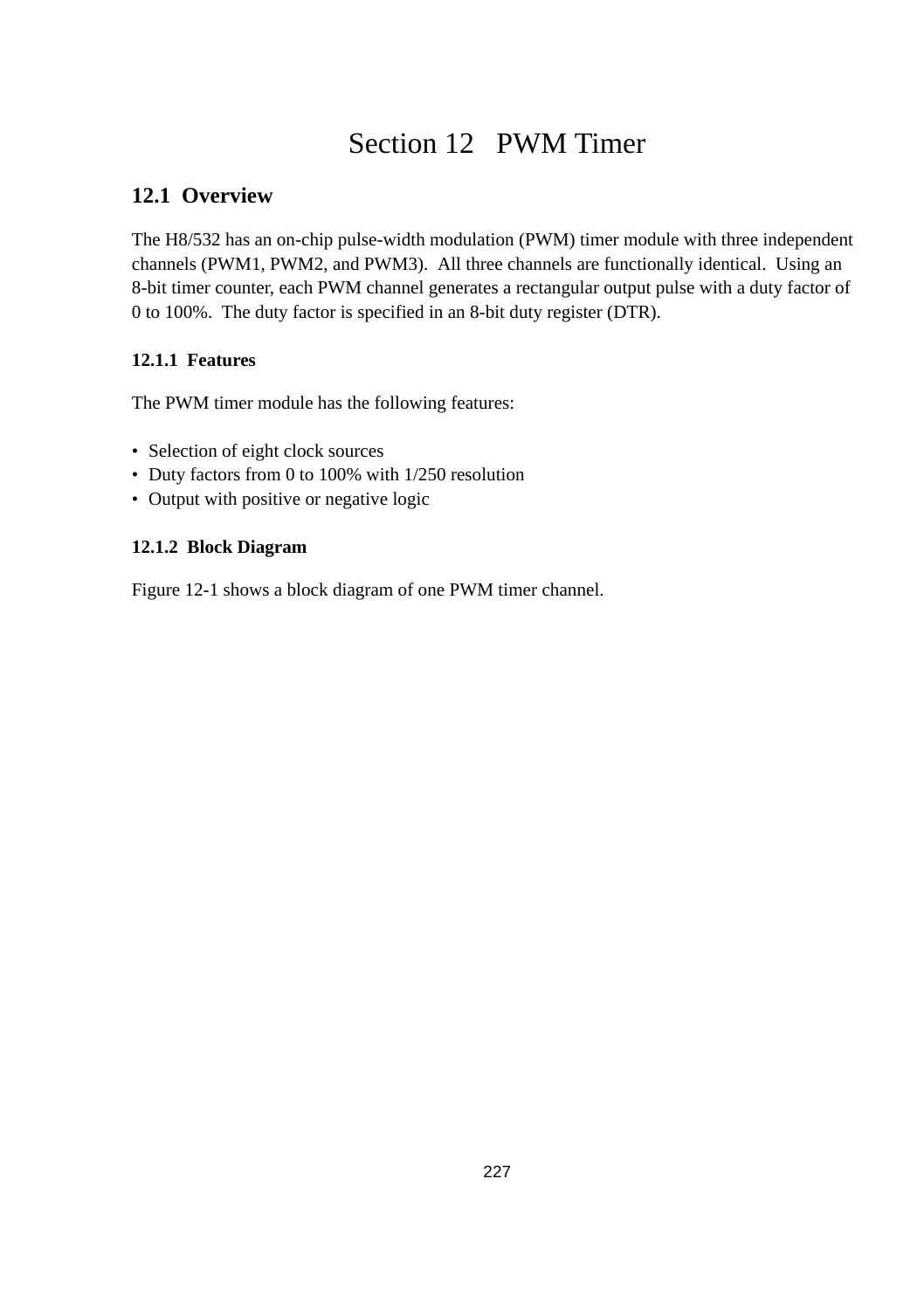

**Figure 12-1 Block Diagram of PWM Timer**

#### **12.1.3 Input and Output Pins**

Table 12-1 lists the output pins of the PWM timer module. There are no input pins.

#### **Table 12-1 Output Pins of PWM Timer Module**

| <b>Name</b> | <b>Abbreviation</b> | I/O    | <b>Function</b>                        |
|-------------|---------------------|--------|----------------------------------------|
| PWM1 output | PW <sub>1</sub>     | Output | Pulse output from PWM timer channel 1. |
| PWM2 output | PW <sub>2</sub>     | Output | Pulse output from PWM timer channel 2. |
| PWM3 output | PW <sub>3</sub>     | Output | Pulse output from PWM timer channel 3. |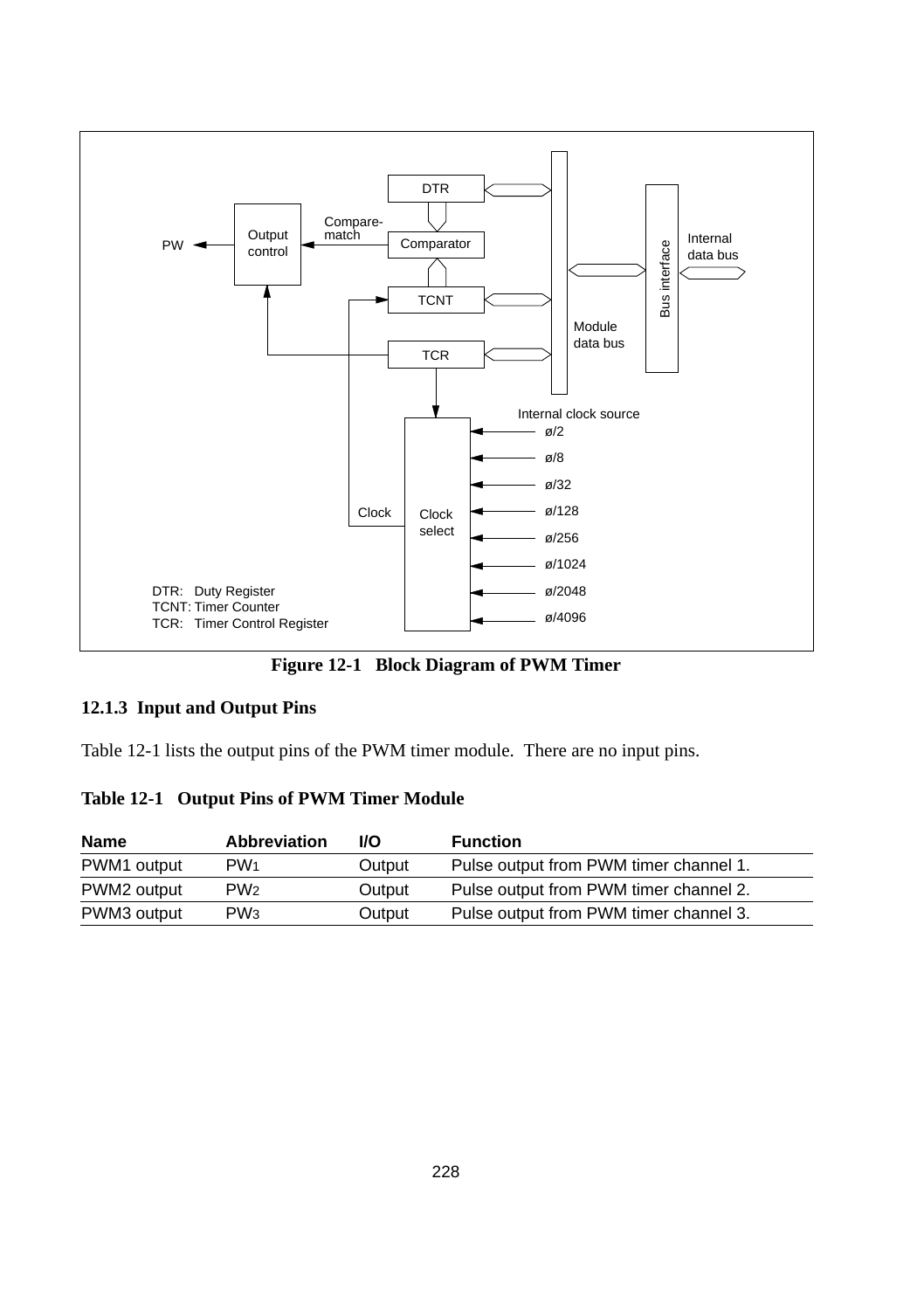#### **12.1.4 Register Configuration**

The PWM timer module has three registers for each channel as listed in table12-2.

|                |                        |                     |           | <b>Initial</b> |                |
|----------------|------------------------|---------------------|-----------|----------------|----------------|
| <b>Channel</b> | <b>Name</b>            | <b>Abbreviation</b> | R/W       | <b>Value</b>   | <b>Address</b> |
| 1              | Timer control register | TCR                 | R/W       | H'38           | H'FFC0         |
|                | Duty register          | <b>DTR</b>          | R/W       | H'FF           | H'FFC1         |
|                | Timer counter          | TCNT                | $R/(W)*$  | H'00           | H'FFC2         |
| $\overline{2}$ | Timer control register | TCR                 | R/W       | H'38           | H'FFC4         |
|                | Duty register          | <b>DTR</b>          | R/W       | H'FF           | H'FFC5         |
|                | Timer counter          | TCNT                | $R/(W)^*$ | H'00           | H'FFC6         |
| 3              | Timer control register | TCR                 | R/W       | H'38           | H'FFC8         |
|                | Duty register          | <b>DTR</b>          | R/W       | H'FF           | H'FFC9         |
|                | Timer counter          | TCNT                | $R/(W)*$  | H'00           | <b>H'FFCA</b>  |

#### **Table 12-2 PWM Timer Registers**

\* The timer counters are read/write registers, but the write function is for test purposes only. Application programs should never write to these registers.

### **12.2 Register Descriptions**

#### **12.2.1 Timer Counter (TCNT)—H'FFC2, H'FFC4, H'FFCA**



The PWM timer counters (TCNT) are 8-bit up-counters. When the output enable bit (OE) in the timer control register (TCR) is set to 1, the timer counter starts counting pulses of an internal clock source selected by clock select bits 2 to 0 (CKS2 to CKS0). After counting from H'00 to H'F9, the timer counter repeats from H'00.

The PWM timer counters can be read and written, but the write function is for test purposes only. Application software should never write to a PW timer counter, because this may have unpredictable effects.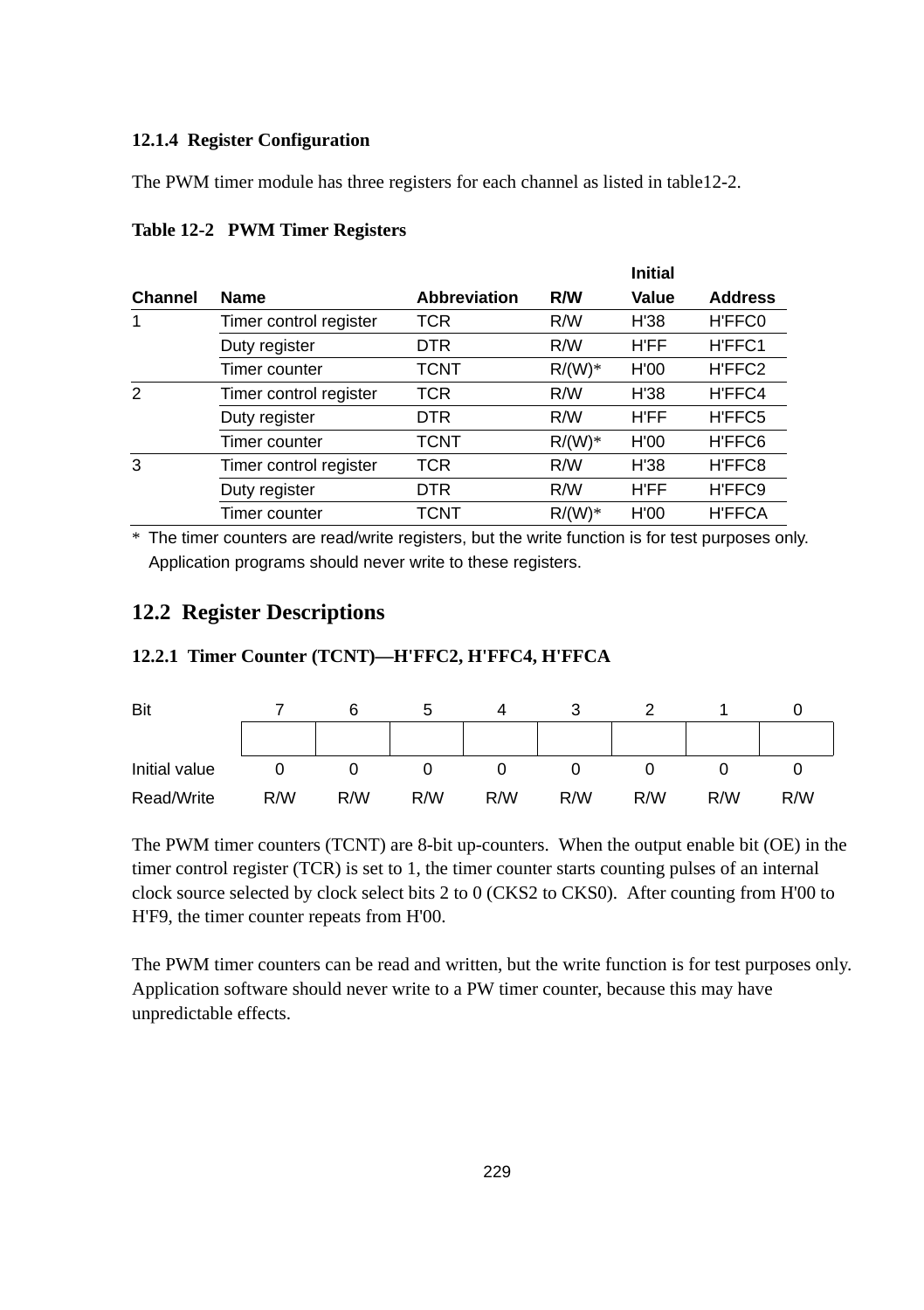The PWM timer counters are initialized to H'00 at a reset and in the standby modes, and when the OE bit is cleared to 0.

| Bit           |     | 6   |     | Д   | J   |     |     |     |
|---------------|-----|-----|-----|-----|-----|-----|-----|-----|
|               |     |     |     |     |     |     |     |     |
| Initial value |     |     |     |     |     |     |     |     |
| Read/Write    | R/W | R/W | R/W | R/W | R/W | R/W | R/W | R/W |

#### **12.2.2 Duty Register (DTR)—H'FFC1, H'FFC5, H'FFC9**

The duty registers (DTR) specify the duty factor of the output pulse. Any duty factor from 0 to 100% can be selected, with a resolution of 1/250. Writing 0 (H'00) in a DTR gives a 0% duty factor; writing 125 (H'7D) gives a 50% duty factor; writing 250 (H'FA) gives a 100% duty factor.

The timer count is continually compared with the DTR contents. If the DTR value is not 0, when the count increments from H'00 to H'01 the PWM output signal is set to 1. When the count increments to the DTR value, the PWM output returns to 0. If the DTR value is 0 (duty factor 0%), the PWM output remains constant at 0.

The DTRs are double-buffered. A new value written in a DTR while the timer counter is running does not become valid until after the count changes from H'F9 to H'00. When the timer counter is stopped (while the OE bit is 0), new values become valid as soon as written. When a DTR is read, the value read is the currently valid value.

The DTRs are initialized to H'FF at a reset and in the standby modes.

#### **12.2.3 Timer Control Register (TCR)—H'FFC0, H'FFC4, H'FFC8**

| Bit           |     |     |  |                  |      |                  |
|---------------|-----|-----|--|------------------|------|------------------|
|               | OE  | ΟS  |  | CKS <sub>2</sub> | CKS1 | CKS <sub>0</sub> |
| Initial value |     |     |  |                  |      |                  |
| Read/Write    | R/W | R/W |  | R/W              | R/W  | R/W              |

The TCRs are 8-bit readable/writable registers that select the clock source and control the PWM outputs.

The TCRs are initialized to H'38 at a reset and in the standby modes.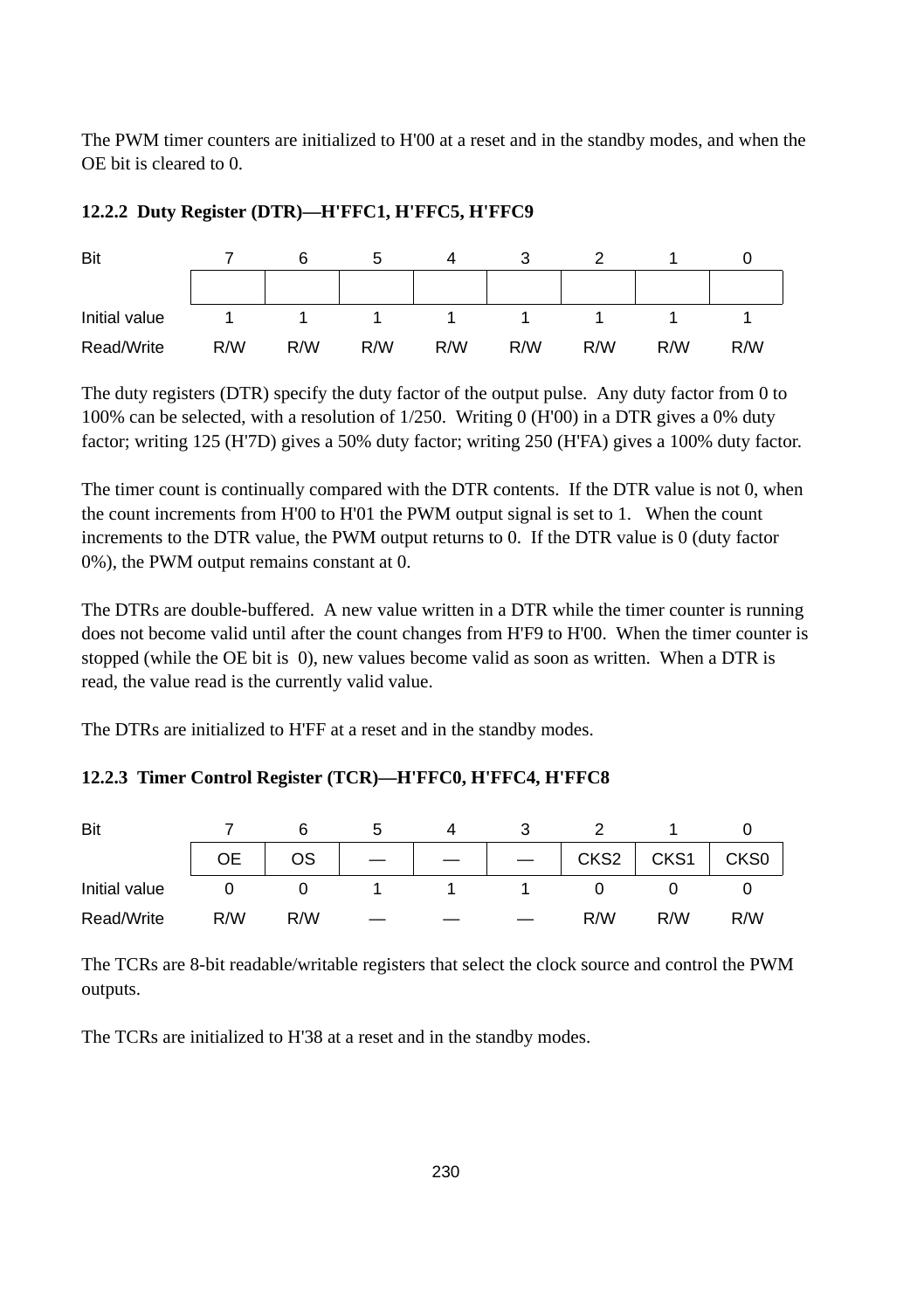**Bit 7—Output Enable (OE):** This bit enables the timer counter and the PWM output.

| Bit 7     |                                                                              |
|-----------|------------------------------------------------------------------------------|
| <b>OE</b> | <b>Description</b>                                                           |
| $\Omega$  | PWM output is disabled. TCNT is cleared to H'00 and stopped. (Initial value) |
|           | PWM output is enabled. TCNT runs.                                            |
|           |                                                                              |

**Bit 6—Output Select (OS):** This bit selects positive or negative logic for the PWM output.

| Bit 6 |                                                      |                 |  |
|-------|------------------------------------------------------|-----------------|--|
| ΟS    | <b>Description</b>                                   |                 |  |
|       | Positive logic; positive-going PWM pulse, $1 = High$ | (Initial value) |  |
|       | Negative logic; negative-going PWM pulse, $1 = Low$  |                 |  |

**Bits 5 to 3—Reserved:** These bits cannot be modified and are always read as 1.

**Bits 2, 1, and 0—Clock Select (CKS2, CKS1, and CKS0):** These bits select one of eight clock sources obtained by dividing the system clock  $(\emptyset)$ .

| Bit 2            | Bit 1 | Bit 0            |                     |  |
|------------------|-------|------------------|---------------------|--|
| CKS <sub>2</sub> | CKS1  | CKS <sub>0</sub> | <b>Description</b>  |  |
|                  |       |                  | ø/2 (Initial value) |  |
| $\Omega$         |       | 1                | ø/8                 |  |
| $\Omega$         |       | n                | $\varnothing$ /32   |  |
| $\Omega$         |       |                  | $\varnothing$ /128  |  |
|                  |       | ი                | $\varnothing$ /256  |  |
|                  |       | 1                | ø/1024              |  |
|                  |       |                  | ø/2048              |  |
|                  |       |                  | ø/4096              |  |
|                  |       |                  |                     |  |

From the clock source frequency, the resolution, period, and frequency of the PWM output can be calculated as follows.

| Resolution                     | $=$ 1/clock source frequency |
|--------------------------------|------------------------------|
| PWM period                     | $=$ resolution $\times$ 250  |
| PWM frequency $= 1/PWM$ period |                              |

If the ø clock frequency is 10MHz, then the resolution, period, and frequency of the PWM output for each clock source are given in table12-3.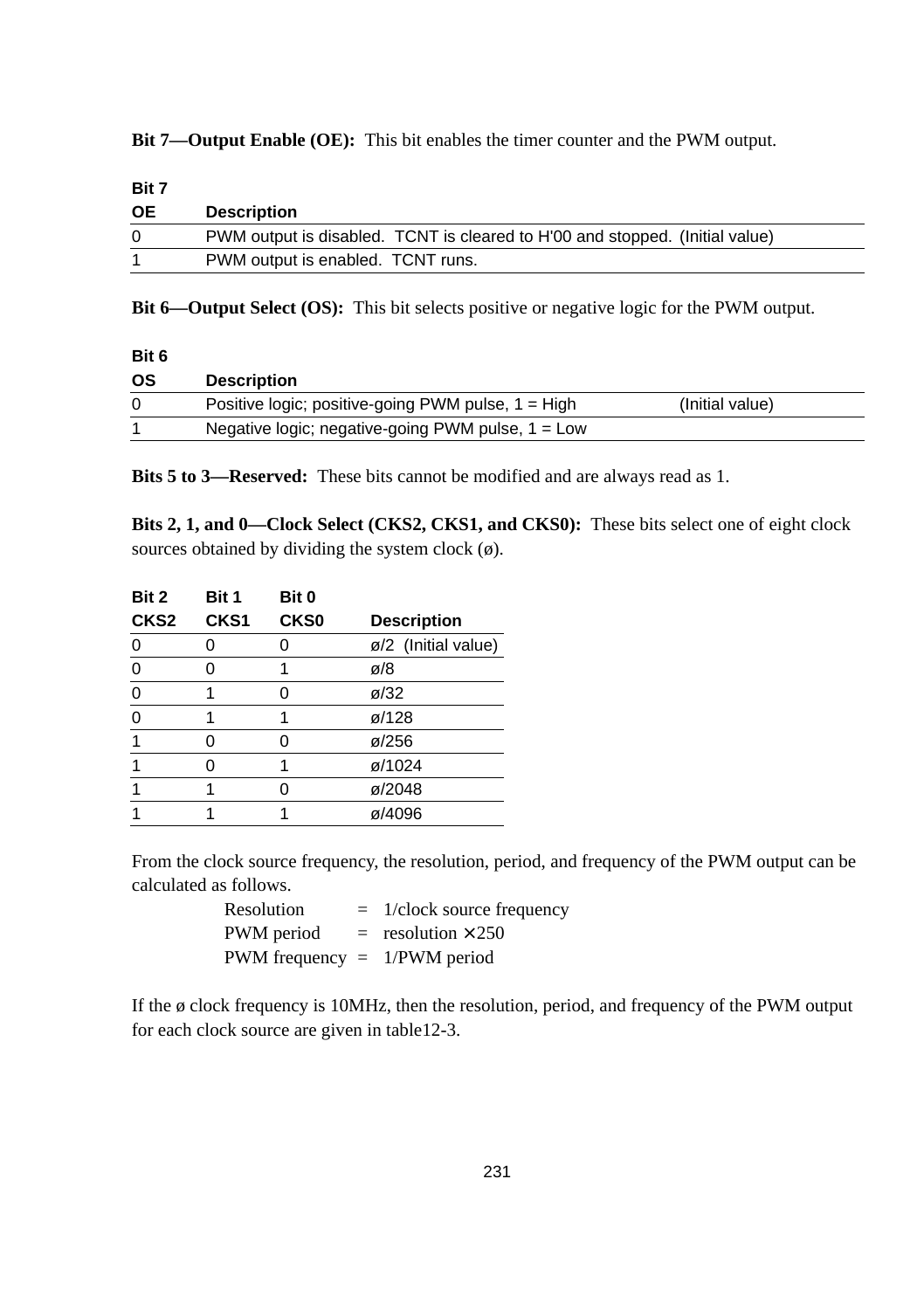| <b>Internal Clock Frequency</b> | <b>Resolution</b> | <b>PWM Period</b> | <b>PWM Frequency</b> |
|---------------------------------|-------------------|-------------------|----------------------|
| $\varnothing$ /2                | 200 <sub>ns</sub> | $50µ$ s           | 20kHz                |
| ø/8                             | 800ns             | $200\mu s$        | 5kHz                 |
| $\varnothing$ /32               | $3.2µ$ s          | $800\mu s$        | 1.25kHz              |
| ø/128                           | $12.8µ$ s         | 3.2ms             | 312.5Hz              |
| $\varnothing$ /256              | $25.6µ$ s         | 6.4ms             | 156.3Hz              |
| ø/1024                          | $102.4µ$ s        | 25.6ms            | 39.1Hz               |
| ø/2048                          | 204.8µs           | 51.2ms            | $19.5$ Hz            |
| ø/4096                          | 409.6µs           | 102.4ms           | $9.8$ Hz             |

#### **Table 12-3 PWM Timer Parameters for 10MHz System Clock**

### **12.3 Operation**

Figure 12-2 shows the timing of the PWM timer operation.

#### **1. Positive Logic (OS =**  $(0)$ **)**

**(1) When**  $OE = "0"$ **—(a) in figure 12-2:** The timer count is held at H $'00$  and PWM output is inhibited. (The pin is used for port 9 input/output, and its state depends on the corresponding port 9 data register and data direction register.) Any value (such as N in figure 12-2) written in the DTR becomes valid immediately.

#### (2) When  $OE = "1"$

- i) The timer counter begins incrementing, and the PWM output goes High. [(b) in figure 12-2]
- ii) When the count reaches the DTR value, the PWM output goes Low. [(c) in figure 12-2]
- iii)If the DTR value is changed (by writing the data "M" in figure 12-2), the new value becomes valid after the timer count changes from H'F9 to H'00. [(d) in figure 12-2]
- **2. Negative Logic (OS = "1"):** The operation is the same except that High and Low are reversed in the PWM output. [(e) in figure 12-2]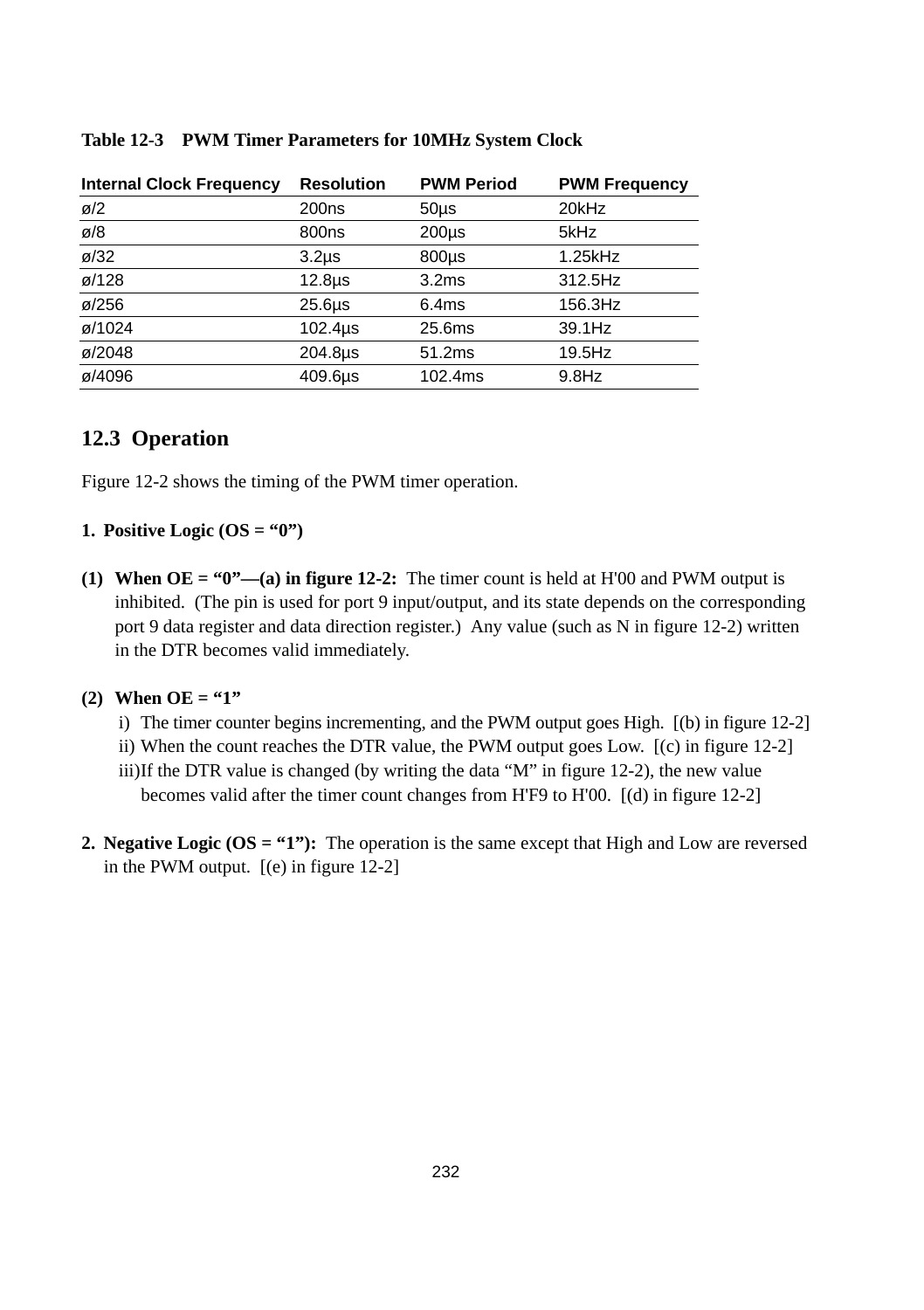

Figure 12-2 PWM Timing **Figure 12-2 PWM Timing**